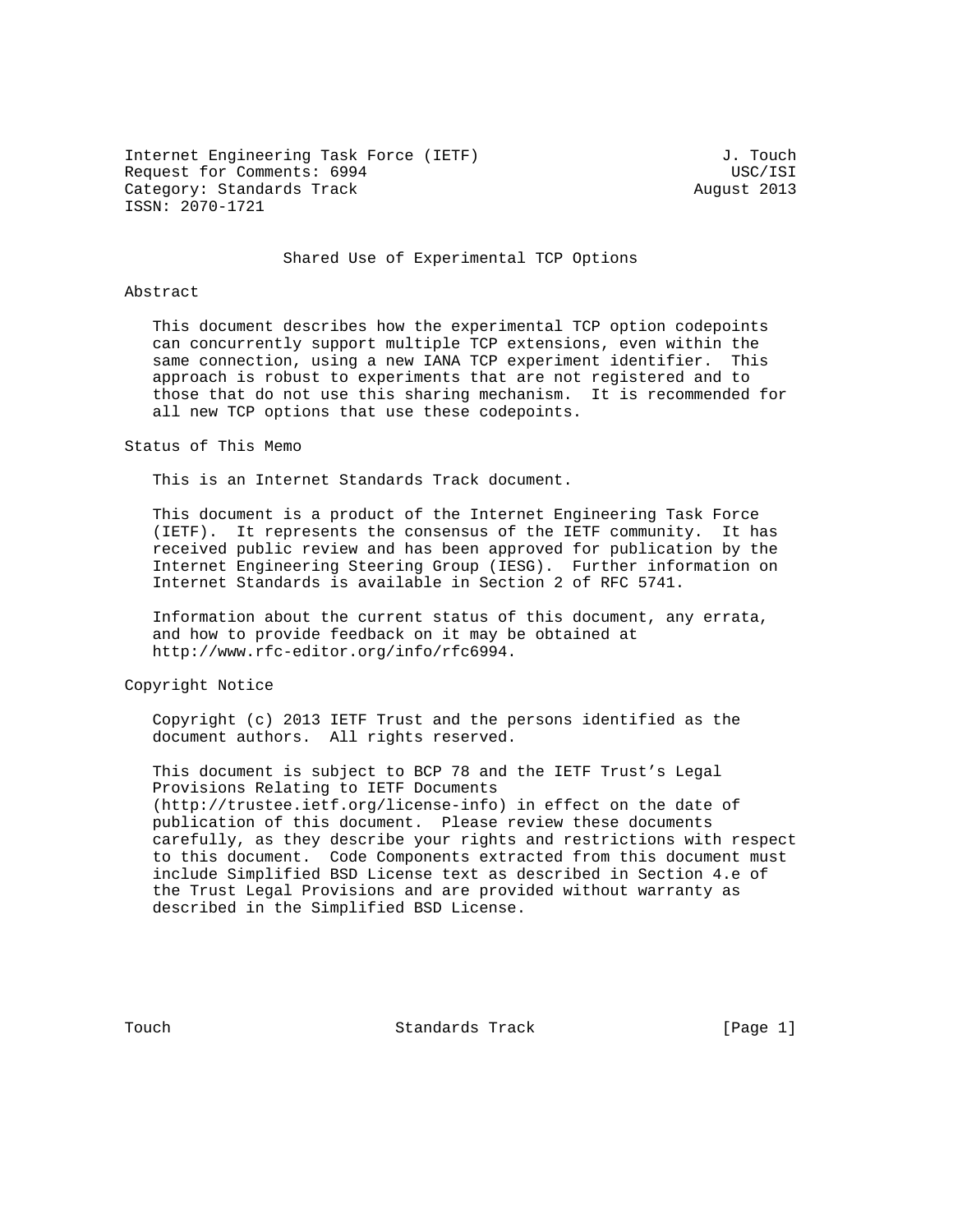# Table of Contents

|  | 2. Conventions Used in This Document 3 |
|--|----------------------------------------|
|  | 3. TCP Experimental Option Structure 4 |
|  |                                        |
|  |                                        |
|  |                                        |
|  |                                        |
|  |                                        |
|  |                                        |
|  |                                        |
|  |                                        |
|  |                                        |
|  |                                        |
|  |                                        |

## 1. Introduction

 TCP includes options to enable new protocol capabilities that can be activated only where needed and supported [RFC793]. The space for identifying such options is small -- 256 values, of which 30 are assigned at the time of this document's publication [IANA]. Two of these codepoints (253, 254) are allocated to support experiments [RFC4727]. These values are intended for testing purposes or for use when an assigned codepoint is either not warranted or available, e.g., based on the maturity status of the defined capability (i.e., Experimental or Informational, rather than Standards Track).

 Here, the term "experimental TCP options" refers to options that use the TCP experimental option codepoints [RFC4727]. Such experiments can be described in an RFC of any status (e.g., Experimental, Informational, etc.) and are intended to be used in controlled environments and are allowed in public deployments (when not enabled as default [RFC3692]). Nothing prohibits the deployment of multiple experiments in the same environment -- controlled or public. Further, some protocols are specified in Experimental or Informational RFCs, which either include parameters or design choices not yet understood or which might not be widely deployed [RFC2026]. Typically, these TCP options are not eligible to receive assigned codepoints [RFC2780], so they need a way to share their use of the experimental codepoints.

 There is currently no mechanism to support shared use of the TCP experimental option codepoints, either by different experiments on different connections or for more than two experimental options in the same connection. Experimental options 253 and 254 are already deployed in operational code to support an early version of TCP

Touch **Standards Track** [Page 2]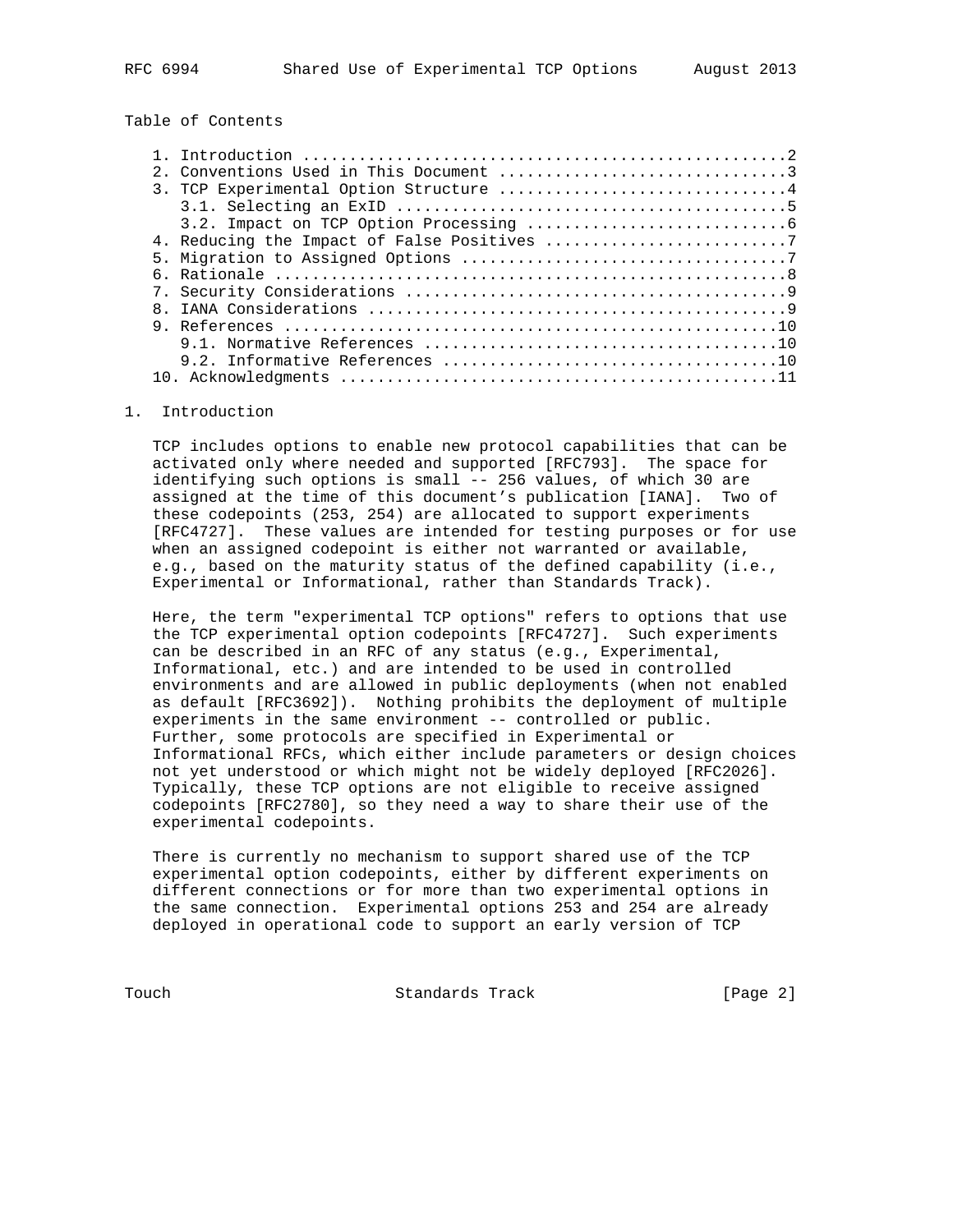authentication. Option 253 is also documented for the experimental TCP Cookie Transaction option [RFC6013]. This shared use results in collisions in which a single codepoint can appear multiple times in a single TCP segment and for which each use is ambiguous.

 Other codepoints have been used without assignment (known as "squatting"), notably 31-32 (TCP cookie transactions, as originally distributed and in its API doc) and 76-78 (tcpcrypt) [Bi11] [Si11]. Commercial products reportedly also use unassigned options 33, 69-70, and 76-78. Even though these uses are unauthorized, they currently impact legitimate assignees.

 Both such misuses (squatting on both experimental and assigned codepoints) are expected to continue, but there are several approaches that can alleviate the impact on cooperating protocol designers. One proposal relaxes the requirements for assignment of TCP options, allowing them to be assigned more readily for protocols that have not been standardized through the IETF process [RFC5226]. Another proposal assigns a larger pool to the TCP experiment option codepoints and manages their sharing through IANA coordination [Ed11].

 The approach proposed in this document does not require additional TCP option codepoints and is robust to those who choose either not to support it or not to register their experiments. The solution adds a field to the structure of the experimental TCP option. This field is populated with an "experiment identifier" (ExID) defined as part of a specific option experiment. The ExID helps reduce the probability of a collision of independent experimental uses of the same option codepoint, both for those who follow this document (using registered ExIDs) and those who do not (squatters who either ignore this extension or do not register their ExIDs).

 The solution proposed in this document is recommended for all new protocols that use TCP experimental option codepoints. The techniques described here may also enable shared use of other experimental codepoints, but that issue is out of scope for this document.

2. Conventions Used in This Document

 The key words "MUST", "MUST NOT", "REQUIRED", "SHALL", "SHALL NOT", "SHOULD", "SHOULD NOT", "RECOMMENDED", "MAY", and "OPTIONAL" in this document are to be interpreted as described in RFC 2119 [RFC2119].

 In this document, these words will appear with that interpretation only when in ALL CAPS. Lowercase uses of these words are not to be interpreted as carrying RFC 2119 significance.

Touch **Standards Track** [Page 3]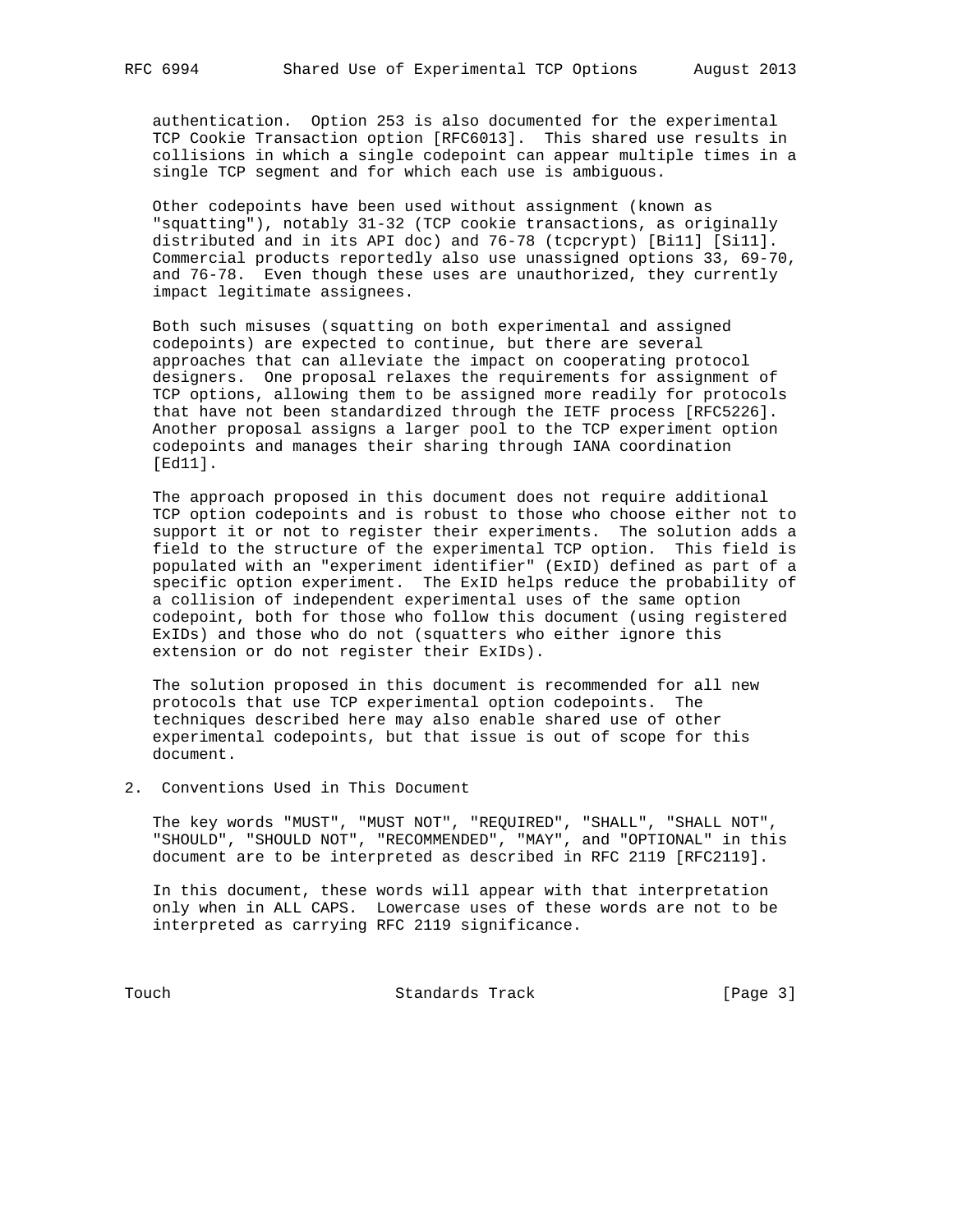In this document, the characters " $>>$ " preceding an indented line(s) indicates a compliance requirement statement using the key words listed above. This convention aids reviewers in quickly identifying or finding the explicit compliance requirements of this RFC.

### 3. TCP Experimental Option Structure

 TCP options have the current common structure [RFC793], in which the first byte is the codepoint (Kind) and the second byte is the length of the option in bytes (Length):

> 0 1 2 3 01234567 89012345 67890123 45678901 +--------+--------+--------+--------+ | Kind | Length | ... | +--------+--------+--------+--------+ | ... +--------

Figure 1. TCP Option Structure [RFC793]

 This document extends the option structure for experimental codepoints (253, 254) with an experiment identifier (ExID), which is either 2 or 4 bytes in length. The ExID is used to differentiate experiments and is the first field after Kind and Length, as follows:

|                 | 01234567 89012345 67890123 45678901 |      |
|-----------------|-------------------------------------|------|
|                 | Kind   Length                       | ExTD |
| option contents |                                     |      |

Figure 2. TCP Experimental Option with a 16-bit ExID

|  | 01234567 89012345 67890123 45678901                 |             |                                  |
|--|-----------------------------------------------------|-------------|----------------------------------|
|  | Kind   Length  <br>+--------+--------+-------+----+ | <b>ExTD</b> |                                  |
|  |                                                     |             | $ExID (con't)$   option contents |

Figure 3. TCP Experimental Option with a 32-bit ExID

Touch **Standards Track** [Page 4]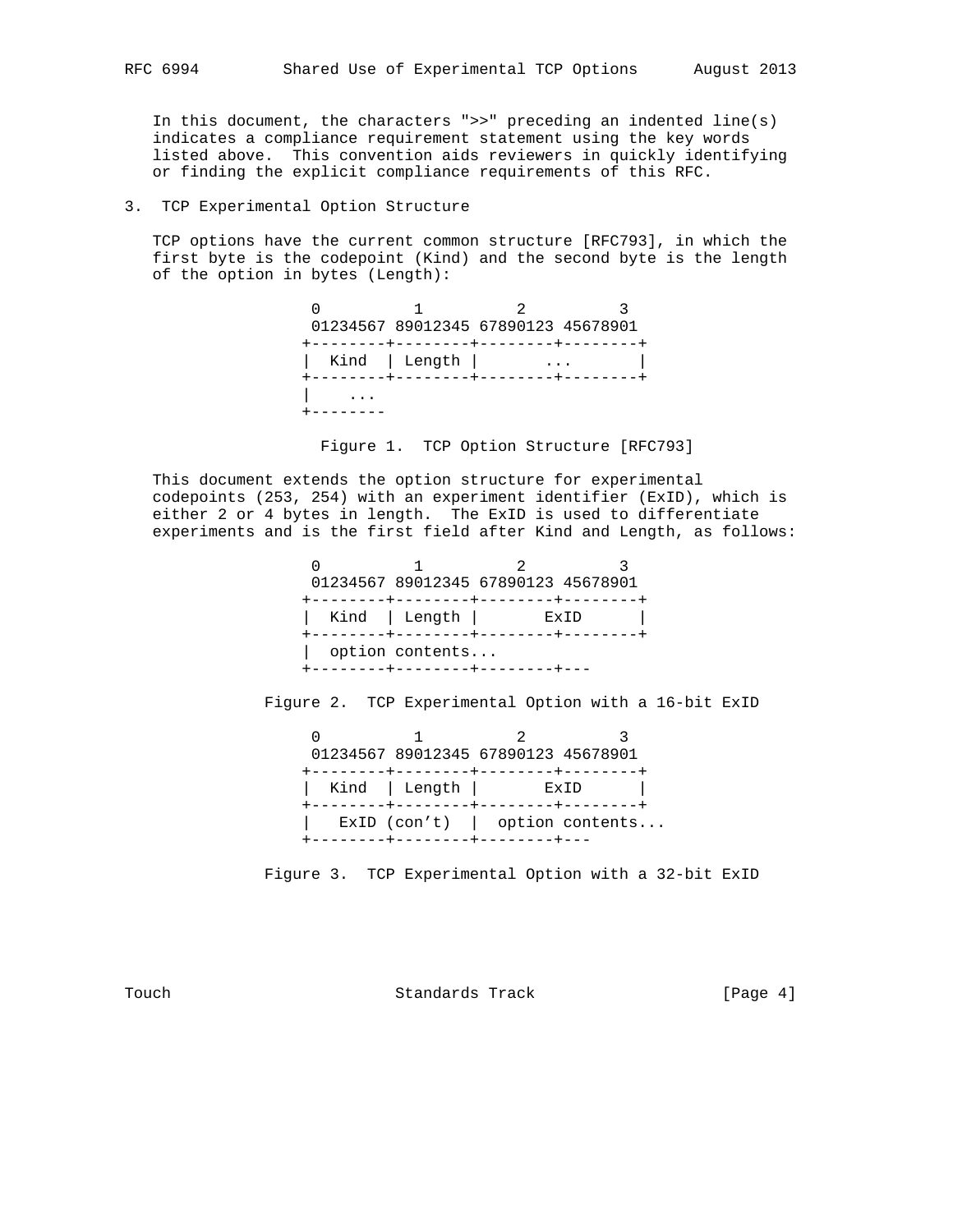This mechanism is encouraged for all TCP options that are not yet eligible for assigned codepoints:

 >> Protocols requiring new TCP option codepoints that are not eligible for assigned values SHOULD use the existing TCP experimental option codepoints (253, 254) with ExIDs as described in this document.

 This mechanism is encouraged for all TCP options using the current experimental codepoints in controlled environments:

 >> All protocols using the TCP experimental option codepoints (253, 254), even those deployed in controlled environments, SHOULD use ExIDs as described in this document.

 This mechanism is required for all TCP options using the current experimental codepoints that are publicly deployed, whether enabled by default or not:

 >> All protocols using the TCP experimental option codepoints (253, 254) that are deployed outside controlled environments, such as in the public Internet, MUST use ExIDs as described in this document.

 Once a TCP option uses the mechanism in this document, registration of the ExID with IANA is required:

 >> All protocols using ExIDs as described in this document MUST register those ExIDs with IANA.

Applicants register their desired ExID by contacting IANA [IANA].

3.1. Selecting an ExID

 ExIDs are selected at design time, when the protocol designer first implements or specifies the experimental option. ExIDs can be either 16 bits or 32 bits. In both cases, the value is stored in the header in network-standard (big-endian) byte order. ExIDs combine properties of IANA registered codepoints with "magic numbers".

>> All ExIDs MUST be either 16 bits or 32 bits long.

 Use of the ExID, whether 16 bit or 32 bit, helps reduce the probability of a false positive collision with those who either do not register their experiment or who do not implement this mechanism.

Touch **Standards Track** [Page 5]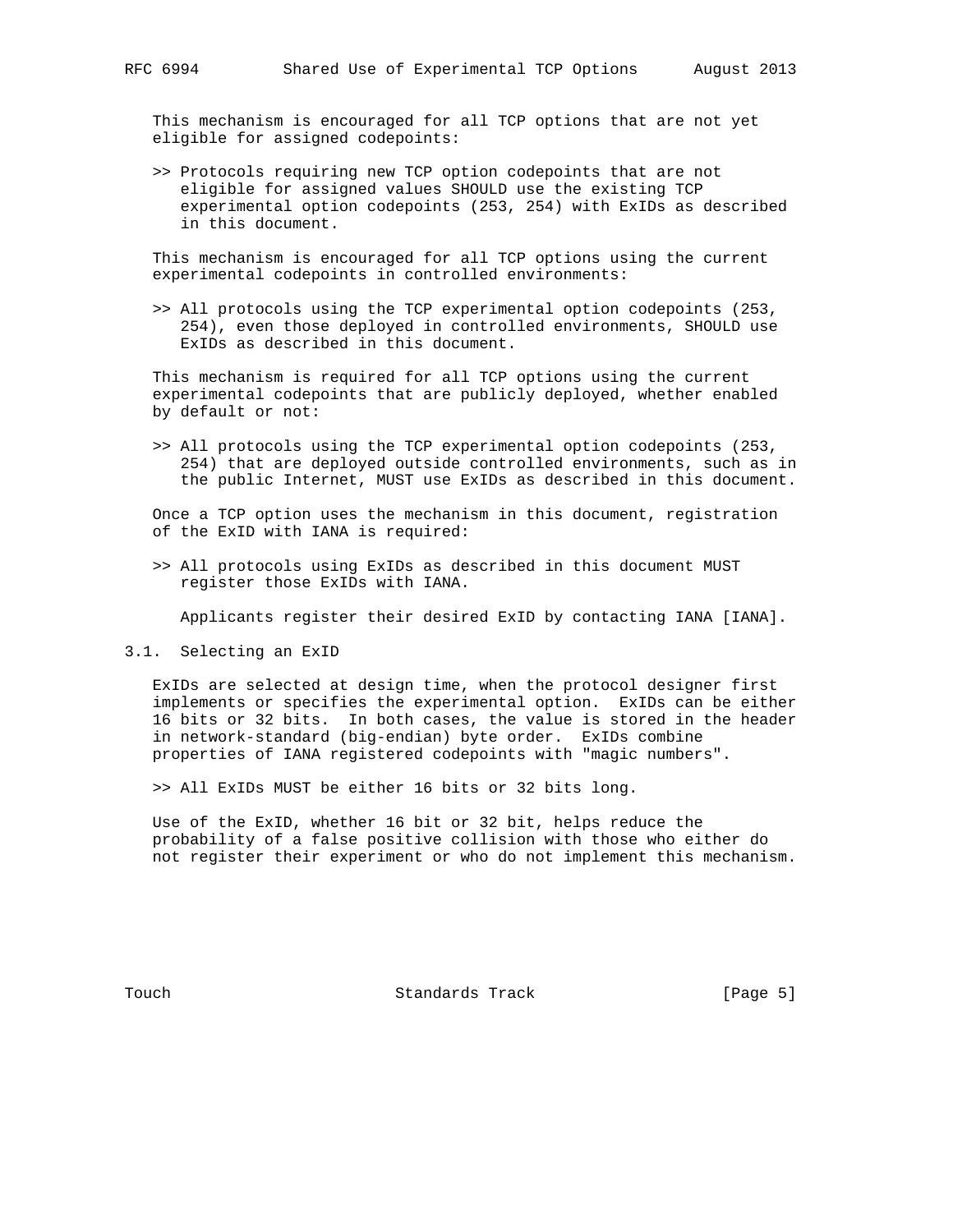In order to conserve TCP option space, either for use within a specific option or to be available for other options:

 >> Options implementing the mechanism of this document SHOULD use 16-bit ExIDs, except where explicitly motivating the need for 32-bit ExIDs, e.g., to avoid false positives or maintain alignment with an expected future assigned codepoint.

 ExIDs are registered with IANA using "first come, first served" (FCFS) priority based on the first two bytes. Those two bytes are thus sufficient to interpret which experimental option is contained in the option field.

>> All ExIDs MUST be unique based on their first 16 bits.

 The second two bytes serve as a "magic number". A magic number is a self-selected codepoint whose primary value is its unlikely collision with values selected by others. Magic numbers are used in other protocols, e.g., bootstrap protocol (BOOTP) [RFC951] and DHCP [RFC2131].

 Using the additional magic number bytes helps the option contents have the same byte alignment in the TCP header as they would have if (or when) a conventional (non-experiment) TCP option codepoint is assigned. Use of the same alignment reduces the potential for implementation errors, especially in using the same word-alignment padding, if the same software is later modified to use a conventional codepoint. Use of the longer, 32-bit ExID further decreases the probability of such a false positive compared to those using shorter, 16-bit ExIDs.

 Use of the ExID does consume TCP option space but enables concurrent use of the experimental codepoints and provides protection against false positives, leaving less space for other options (including other experiments). Use of the longer, 32-bit ExID consumes more space, but provides more protection against false positives.

#### 3.2. Impact on TCP Option Processing

 The ExID number is considered part of the TCP option, not the TCP option header. The presence of the ExID increases the effective option Length field by the size of the ExID. The presence of this ExID is thus transparent to implementations that do not support TCP options.

 During TCP processing, ExIDs in experimental options are matched against the ExIDs for each implemented protocol. The remainder of the option is specified by the particular experimental protocol.

Touch **Standards Track** [Page 6]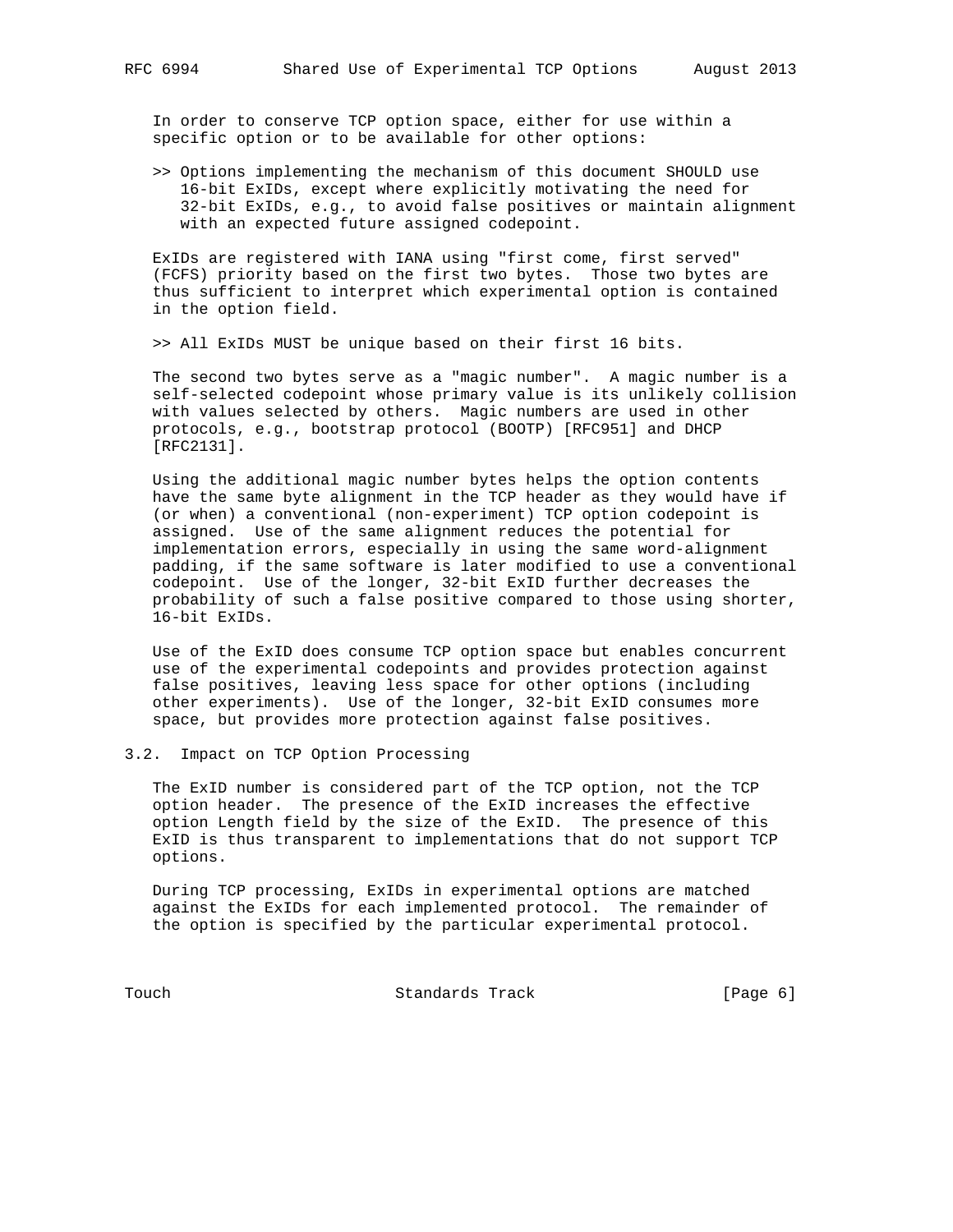>> Experimental options with ExIDs that do not match implemented protocols MUST be ignored.

 The ExID mechanism must be coordinated during connection establishment, just as with any TCP option.

- >> TCP ExID, if used in any TCP segment of a connection, MUST be present in TCP SYN segments of that connection.
- >> TCP experimental option ExIDs, if used in any TCP segment of a connection, SHOULD be used in all TCP segments of that connection in which any experimental option is present.

 Use of an ExID uses additional space in the TCP header and requires additional protocol processing by experimental protocols. Because these are experiments, neither consideration is a substantial impediment; a finalized protocol can avoid both issues with the assignment of a dedicated option codepoint later.

4. Reducing the Impact of False Positives

 False positives occur where the registered ExID of an experiment matches the value of an option that does not use ExIDs. Such collisions can cause an option to be interpreted by the incorrect processing routine. Use of checksums or signatures may help an experiment use the shorter ExID while reducing the corresponding increased potential for false positives.

- >> Experiments that are not robust to ExID false positives SHOULD implement other detection measures, such as checksums or minimal digital signatures over the experimental options they support.
- 5. Migration to Assigned Options

 Some experiments may transition away from being experimental and become eligible for an assigned TCP option codepoint. This document does not recommend a specific migration plan to transition from use of the experimental TCP options/ExIDs to use of an assigned codepoint.

 However, once an assigned codepoint is allocated, use of an ExID represents unnecessary overhead. As a result:

 >> Once a TCP option codepoint is assigned to a protocol, that protocol SHOULD NOT continue to use an ExID as part of that assigned codepoint.

Touch **Standards Track** [Page 7]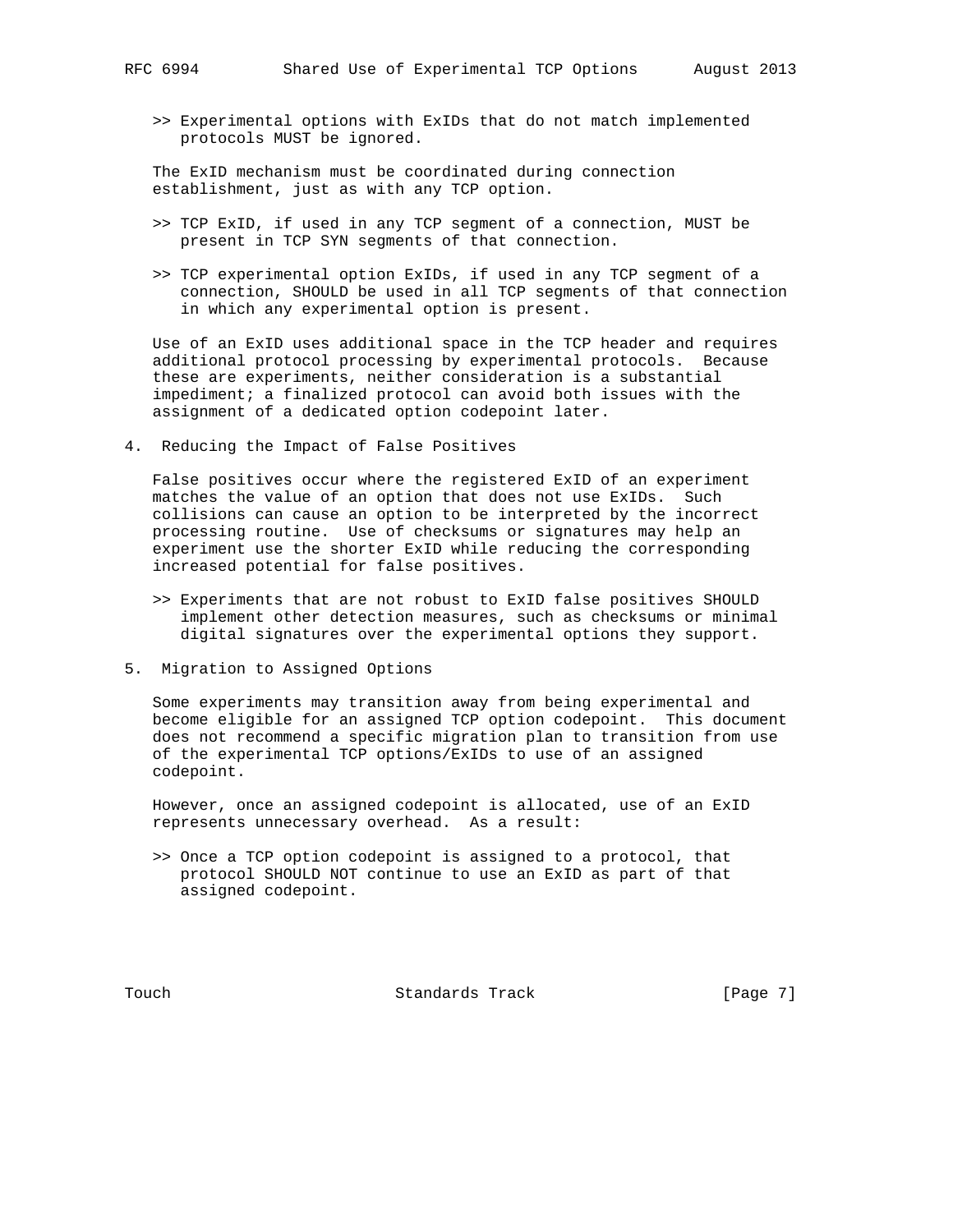This document does not recommend whether or how an implementation of an assigned codepoint can be backward compatible with use of the experimental codepoint/ExID.

 However, some implementers may be tempted to include both the experimental and assigned codepoint in the same segment, e.g., in a SYN to support backward compatibility during connection establishment. This is a poor use of limited resources; so, to ensure conservation of the TCP option space:

 >> A TCP segment MUST NOT contain both an assigned TCP option codepoint and a TCP experimental option codepoint for the same protocol.

 Instead, a TCP that intends backward compatibility might send multiple SYNs with alternates of the same option and discard all but the most desired successful connection. Although this approach may resolve more slowly or require additional effort at the endpoints, it is preferable to excessively consuming TCP option space.

# 6. Rationale

 The ExIDs described in this document combine properties of IANA FCFS-registered values with magic numbers. Although IANA FCFS registries are common, so too are those who either fail to register or who 'squat' by deliberately using codepoints that are assigned to others. The approach in this document is intended to recognize this reality and be more robust to its consequences than would be a conventional IANA FCFS registry.

 Existing ID spaces were considered as ExIDs in the development of this mechanism, including IEEE Organizationally Unique Identifier (OUI) and IANA Private Enterprise Numbers (PENs) [IEEE802] [OUI] [RFC1155].

 OUIs are 24-bit identifiers that are combined with 24 to 40 bits of privately assigned space to create identifiers that are commonly assigned to a unique piece of hardware. OUIs are already longer than the smaller ExID value, and obtaining an OUI is costly (currently \$1,885.00 USD). An OUI could be obtained for each experiment, but this could be considered expensive. An OUI already assigned to an organization could be shared if extended (to support multiple experiments within an organization), but this would either require coordination within an organization or an IANA registry; the former is prohibitive, and the latter is more complicated than having IANA manage the entire space.

Touch **Standards Track** [Page 8]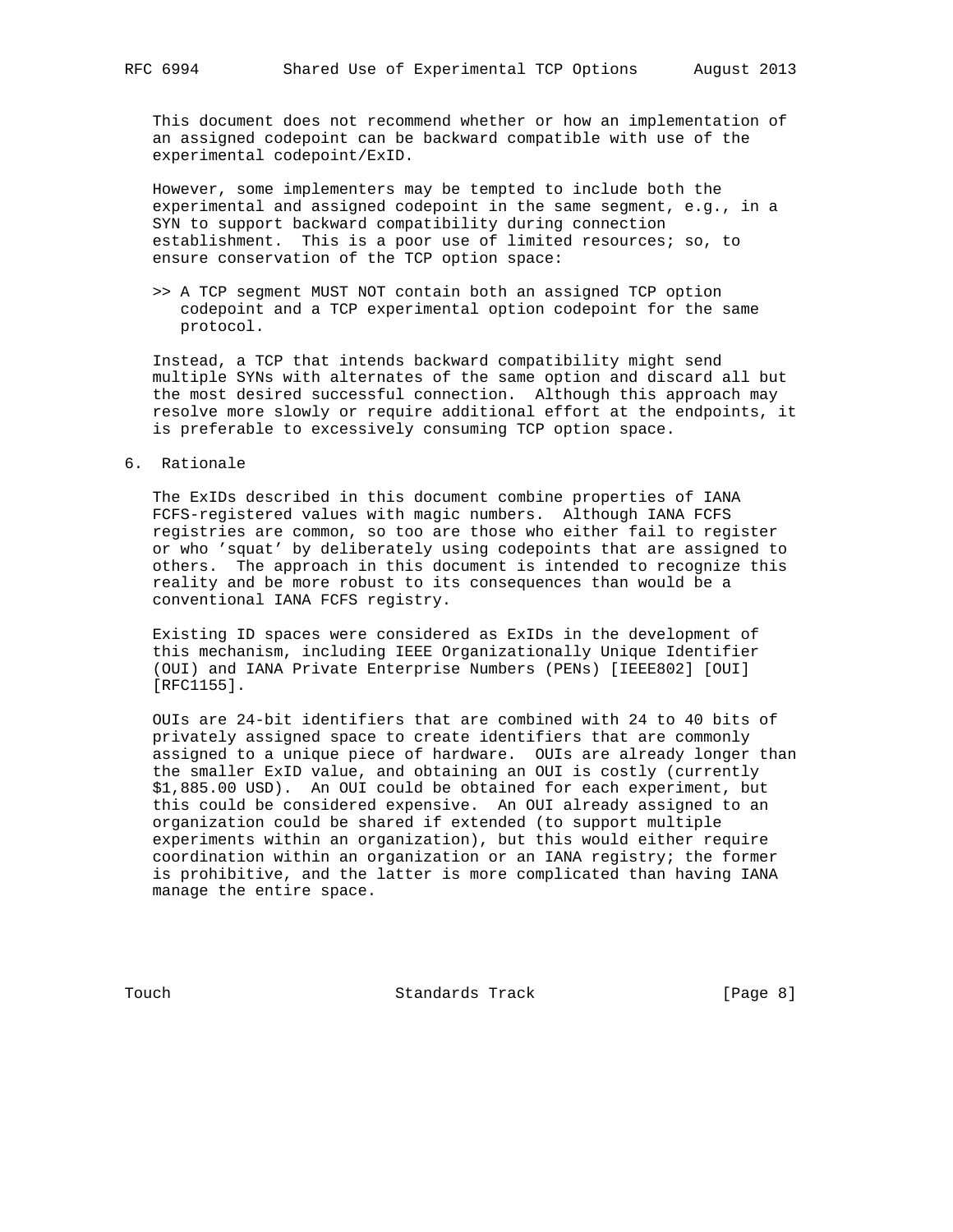PENs were originally used in the Simple Network Management Protocol (SNMP) [RFC1157]. PENs are identifiers that can be obtained without cost from IANA [PEN]. Despite the current registry, the size of the PEN assignment space is currently undefined and has only recently been proposed (as 32 bits) [IANA-PEN]. PENs are currently assigned to organizations, and there is no current process for assigning them to individuals. Finally, if the PENs are 32 bits as expected, they would be larger than needed in many cases.

7. Security Considerations

 The mechanism described in this document is not intended to enhance, nor does it weaken the existing state of security for TCP option processing.

8. IANA Considerations

 IANA has created a "TCP Experimental Option Experiment Identifiers (TCP ExIDs)" registry. The registry records both 16-bit and 32-bit ExIDs, as well as a reference (description, document pointer, or assignee name and e-mail contact) for each entry. ExIDs are registered for use with both of the TCP experimental option codepoints, i.e., with TCP options with values of 253 and 254.

 Entries are assigned on a First Come, First Served (FCFS) basis [RFC5226]. The registry operates FCFS on the first two bytes of the ExID (in network-standard order) but records the entire ExID (in network-standard order). Some examples are:

- o 0x12340000 collides with a previous registration of 0x1234abcd
- o 0x5678 collides with a previous registration of 0x56780123
- o 0xabcd1234 collides with a previous registration of 0xabcd

 IANA will advise applicants of duplicate entries to select an alternate value, as per typical FCFS processing.

 IANA will record known duplicate uses to assist the community in both debugging assigned uses as well as correcting unauthorized duplicate uses.

 IANA should impose no requirements on making a registration other than indicating the desired codepoint and providing a point of contact. A short description or acronym for the use is desired but should not be required.

Touch **Standards Track** [Page 9]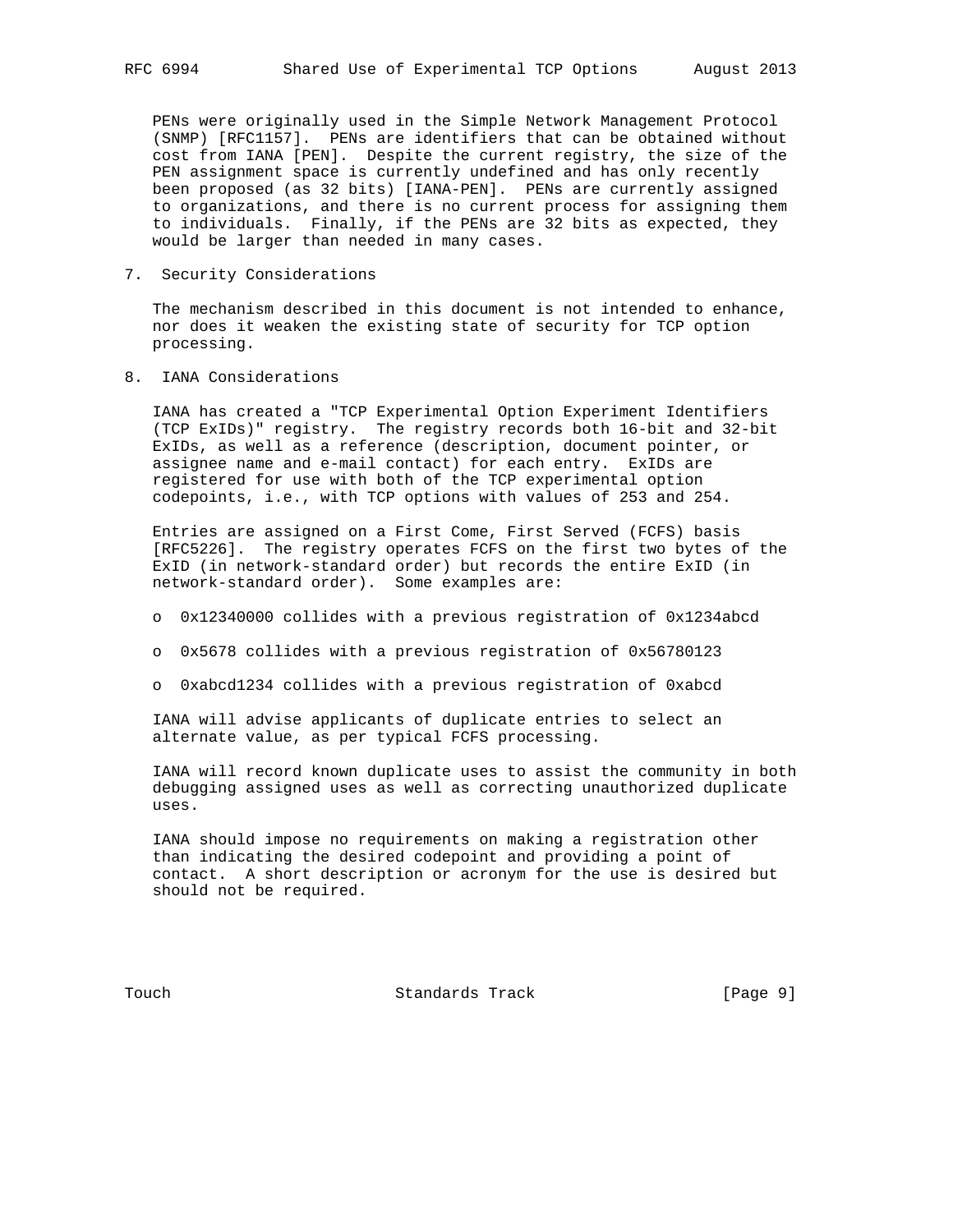## 9. References

- 9.1. Normative References
	- [RFC793] Postel, J., "Transmission Control Protocol", STD 7, RFC 793, September 1981.
	- [RFC2119] Bradner, S., "Key words for use in RFCs to Indicate Requirement Levels", BCP 14, RFC 2119, March 1997.
	- [RFC4727] Fenner, B., "Experimental Values In IPv4, IPv6, ICMPv4, ICMPv6, UDP, and TCP Headers", RFC 4727, November 2006.
	- [RFC5226] Narten, T. and H. Alvestrand, "Guidelines for Writing an IANA Considerations Section in RFCs", BCP 26, RFC 5226, May 2008.
- 9.2. Informative References
	- [Bi11] Bittau, A., Boneh, D., Hamburg, M., Handley, M., Mazieres, D., and Q. Slack, "Cryptographic protection of TCP Streams", Work in Progress, September 2012.
	- [Ed11] Eddy, W., "Additional TCP Experimental-Use Options", Work in Progress, August 2011.
	- [IANA] IANA, <http://www.iana.org/>.
	- [IANA-PEN] Liang, P. and A. Melnikov, "Private Enterprise Number (PEN) Practices and Internet Assigned Numbers: Authority (IANA) Considerations for Registration Procedures", Work in Progress, June 2012.
	- [IEEE802] IEEE, "IEEE Standard for Local and Metropolitan Area Networks: Overview and Architecture", IEEE 802-2001, 8 March 2002.
	- [OUI] IEEE, "Organizationally Unique Identifier (OUI) or 'Company\_ID'", <http://standards.ieee.org/develop/regauth/oui/>.
	- [PEN] IANA, "Private Enterprise Numbers", <http://www.iana.org/assignments/enterprise-numbers>.
	- [RFC951] Croft, W. and J. Gilmore, "Bootstrap Protocol", RFC 951, September 1985.

Touch Standards Track [Page 10]